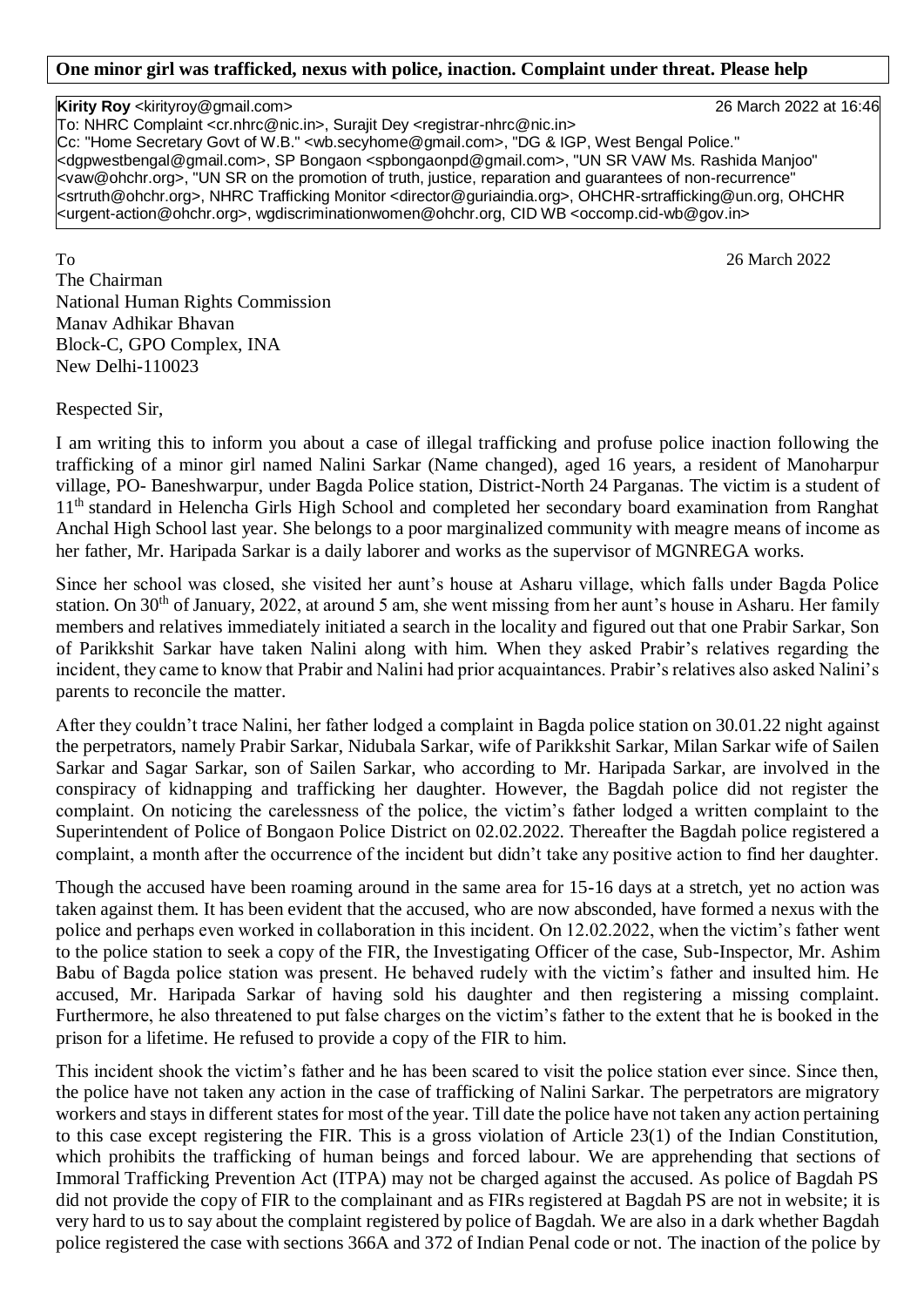not registering the written complaint of the victim's father attracts section 154 of the Code of Criminal Procedure and also violates apex court guidelines in Lalita Kumari judgment which makes it mandatory for them to lodge a FIR in cases of cognizable offences. The total incident reflects that in West Bengal transparency of criminal justice administration are in grey zone. It also violates Goal numbers 8 and 16 of the Sustainable Development Goals of the UN, which the Government of India promised to adhere with. Therefore, we seek your urgent intervention in the following matters:

The police should immediately take action against the accused and initiate a probe to find out the victim girl.

- Legal actions should be taken against the guilty police officer who threatened the father of the victim
- It should be ensured that the victim's family is provided with adequate protection.

The police should help the father of the victim in every way possible so that the case can be resolved as soon as possible.

The police inaction is extremely condemnable and action should be taken against the ones who are likely to have been associated with the case.

(Kirity Roy)

Secretary, MASUM & National Convenor, PACTI